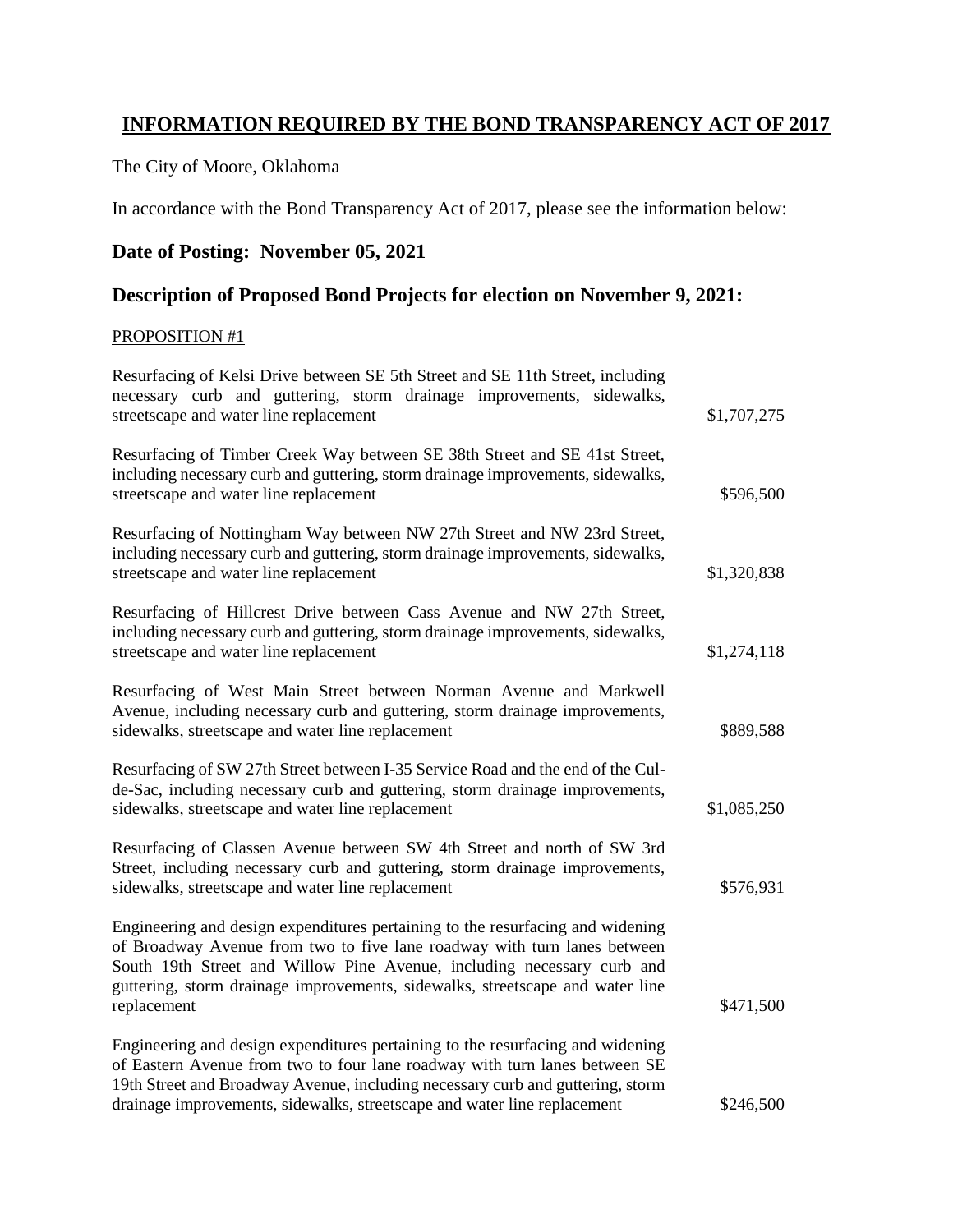| Engineering and design expenditures pertaining to the resurfacing and widening<br>of Telephone Road from four to five lane roadway with turn lanes between SW<br>19th Street and SW 34th Street, including necessary curb and guttering, storm<br>drainage improvements, sidewalks, streetscape and water line replacement | \$471,500   |
|----------------------------------------------------------------------------------------------------------------------------------------------------------------------------------------------------------------------------------------------------------------------------------------------------------------------------|-------------|
| <b>TOTAL PROPOSITION #1</b>                                                                                                                                                                                                                                                                                                | \$8,640,000 |
| <b>PROPOSITION #2</b>                                                                                                                                                                                                                                                                                                      |             |
| Construction and equipping of a new Animal Shelter to be located at 3500 South<br>Service Road, Moore, Oklahoma                                                                                                                                                                                                            | \$8,210,000 |
| <b>TOTAL PROPOSITION #2</b>                                                                                                                                                                                                                                                                                                | \$8,210,000 |

# **Description of Unpaid/Unfinished Bonds Previously Approved by Voters of the Jurisdiction:**

As of November 5, 2021 City of Moore, Oklahoma, has the following bond debt outstanding:

|                                   |             | <b>ORIGINAL ISSUE</b> |               |                                      | <b>MATURITIES</b>    |                      |    |                    |  | <b>CURRENT</b> |                |  |
|-----------------------------------|-------------|-----------------------|---------------|--------------------------------------|----------------------|----------------------|----|--------------------|--|----------------|----------------|--|
| <b>Bond Series</b>                | <b>DATE</b> |                       | <b>AMOUNT</b> | CD FILING DATE <sup>1</sup>          | <b>ELECTION DATE</b> | <b>DATE</b>          |    | <b>AMOUNT</b>      |  |                | <b>BALANCE</b> |  |
|                                   |             |                       |               |                                      |                      |                      |    |                    |  |                |                |  |
| General Obligation Bonds of 2013B | 3/1/2013    |                       | \$6,325,000   | 240 Days after                       | 11/6/2012            | $3/1/2022$ \$        |    | 575,000            |  | \$             | 2,300,000      |  |
|                                   |             |                       |               | <b>Fiscal Year</b>                   |                      | 3/1/2023             |    | 575,000            |  |                |                |  |
|                                   |             |                       |               |                                      |                      | 3/1/2024             |    | 575,000            |  |                |                |  |
|                                   |             |                       |               |                                      |                      | 3/1/2025             |    | 575,000            |  |                |                |  |
|                                   |             |                       |               |                                      |                      |                      |    |                    |  |                |                |  |
| General Obligation Bonds of 2014  | 1/1/2014    |                       | \$9,075,000   | 240 Days after<br><b>Fiscal Year</b> | 11/6/2012            | 1/1/2022             | \$ | 825,000            |  | \$             | 4,125,000      |  |
|                                   |             |                       |               |                                      |                      | 1/1/2023<br>1/1/2024 |    | 825,000<br>825,000 |  |                |                |  |
|                                   |             |                       |               |                                      |                      | 1/1/2025             |    | 825,000            |  |                |                |  |
|                                   |             |                       |               |                                      |                      | 1/1/2026             |    |                    |  |                |                |  |
|                                   |             |                       |               |                                      |                      |                      |    | 825,000            |  |                |                |  |
| General Obligation Bonds of 2015  | 3/1/2015    |                       | \$4,125,000   | 240 Days after                       | 11/6/2012            | 1/1/2022             | \$ | 375,000            |  | \$             | 2,250,000      |  |
|                                   |             |                       |               | <b>Fiscal Year</b>                   |                      | 1/1/2023             |    | 375,000            |  |                |                |  |
|                                   |             |                       |               |                                      |                      | 1/1/2024             |    | 375,000            |  |                |                |  |
|                                   |             |                       |               |                                      |                      | 1/1/2025             |    | 375,000            |  |                |                |  |
|                                   |             |                       |               |                                      |                      | 1/1/2026             |    | 375,000            |  |                |                |  |
|                                   |             |                       |               |                                      |                      | 1/1/2027             |    | 375,000            |  |                |                |  |
|                                   |             |                       |               |                                      |                      |                      |    |                    |  |                |                |  |
| General Obligation Bonds of 2015B | 7/1/2015    |                       | \$5,875,000   | 240 Days after                       | 11/4/2014            | 7/1/2022             | \$ | 535,000            |  | \$             | 3,210,000      |  |
|                                   |             |                       |               | <b>Fiscal Year</b>                   |                      | 7/1/2023             |    | 535,000            |  |                |                |  |
|                                   |             |                       |               |                                      |                      | 7/1/2024             |    | 535,000            |  |                |                |  |
|                                   |             |                       |               |                                      |                      | 7/1/2025             |    | 535,000            |  |                |                |  |
|                                   |             |                       |               |                                      |                      | 7/1/2026             |    | 535,000            |  |                |                |  |
|                                   |             |                       |               |                                      |                      | 7/1/2027             |    | 535,000            |  |                |                |  |
|                                   |             |                       |               |                                      |                      |                      |    |                    |  |                |                |  |
| General Obligation Bonds of 2016  | 2/1/2016    |                       | \$2,805,000   | 240 Days after                       | 11/6/2012            | $2/1/2022$ \$        |    | 255,000            |  | \$             | 1,785,000      |  |
|                                   |             |                       |               | <b>Fiscal Year</b>                   |                      | 2/1/2023             |    | 255,000            |  |                |                |  |
|                                   |             |                       |               |                                      |                      | 2/1/2024             |    | 255,000            |  |                |                |  |
|                                   |             |                       |               |                                      |                      | 2/1/2025             |    | 255,000            |  |                |                |  |
|                                   |             |                       |               |                                      |                      | 2/1/2026             |    | 255,000            |  |                |                |  |
|                                   |             |                       |               |                                      |                      | 2/1/2027             |    | 255,000            |  |                |                |  |
|                                   |             |                       |               |                                      |                      | 2/1/2028             |    | 255,000            |  |                |                |  |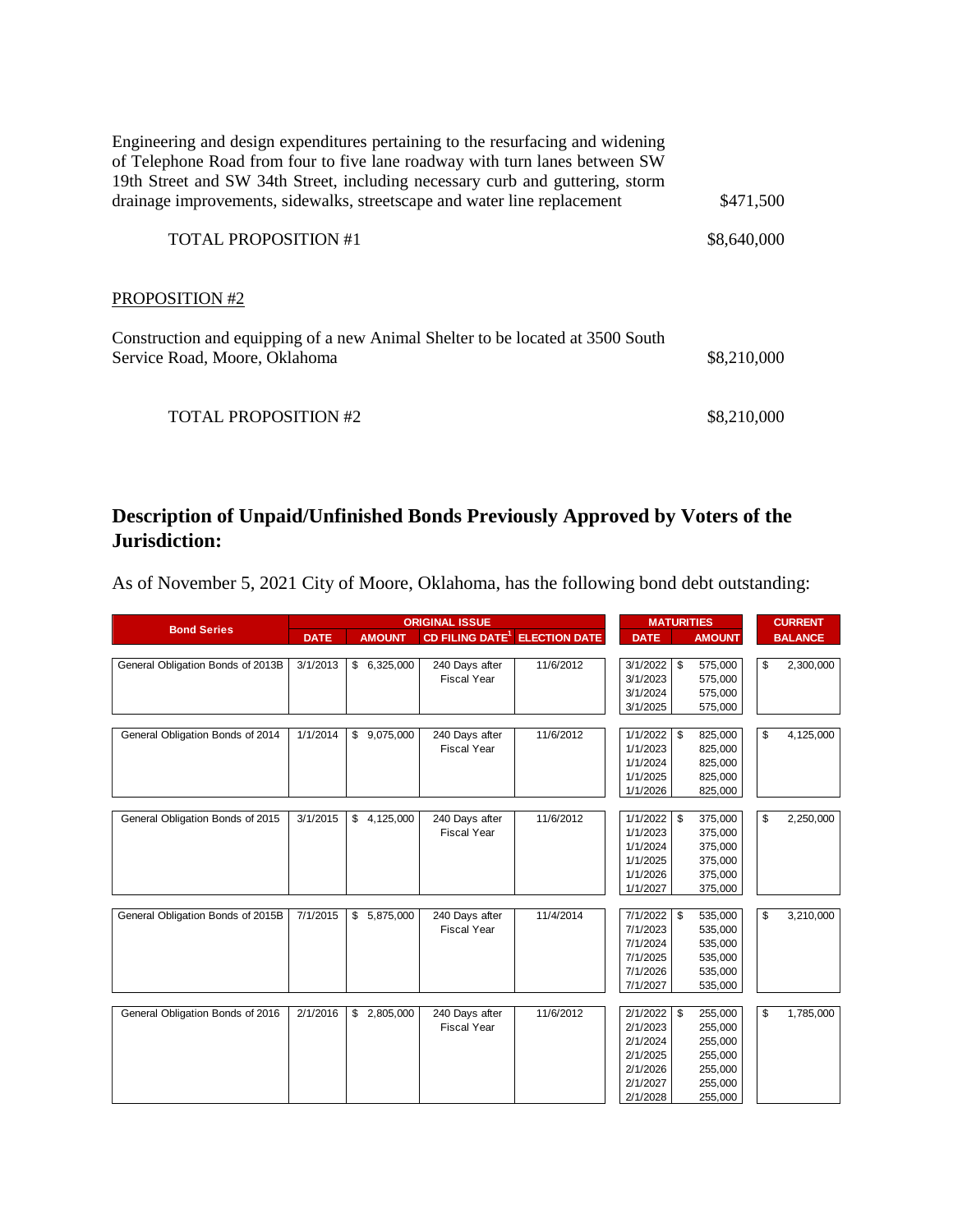| General Obligation Bonds of 2016B | 10/1/2016 | \$5,000,000  | 240 Days after<br><b>Fiscal Year</b> | 11/4/2014 | 10/1/2022 \$<br>10/1/2023<br>10/1/2024<br>10/1/2025<br>10/1/2026<br>10/1/2027<br>10/1/2028               | 450,000<br>450,000<br>450,000<br>450,000<br>450,000<br>450,000<br>500,000                                           | \$<br>3,200,000  |
|-----------------------------------|-----------|--------------|--------------------------------------|-----------|----------------------------------------------------------------------------------------------------------|---------------------------------------------------------------------------------------------------------------------|------------------|
| General Obligation Bonds 2017     | 3/1/2017  | \$2,770,000  | 240 Days after<br><b>Fiscal Year</b> | 11/6/2012 | 3/1/2022<br>3/1/2023<br>3/1/2024<br>3/1/2025<br>3/1/2026<br>3/1/2027<br>3/1/2028<br>3/1/2029             | 250,000<br>$\sqrt{3}$<br>250,000<br>250,000<br>250,000<br>250,000<br>250,000<br>250,000<br>270,000                  | \$<br>2,020,000  |
| General Obligation Bonds of 2019  | 1/1/2019  | \$8,550,000  | 240 Days after<br><b>Fiscal Year</b> | 6/26/2018 | 1/1/2022<br>1/1/2023<br>1/1/2024<br>1/1/2025<br>1/1/2026<br>1/1/2027<br>1/1/2028<br>1/1/2029             | <b>\$</b><br>950,000<br>950,000<br>950,000<br>950,000<br>950,000<br>950,000<br>950,000<br>950,000                   | \$<br>7,600,000  |
| General Obligation Bonds of 2020  | 4/1/2020  | \$2,100,000  | 240 Days after<br><b>Fiscal Year</b> | 6/26/2018 | 4/1/2022                                                                                                 | \$2,100,000                                                                                                         | \$<br>2,100,000  |
| General Obligation Bonds of 2021  | 3/1/2021  | \$18,900,000 | 240 Days after<br><b>Fiscal Year</b> | 6/26/2018 | 3/1/2023<br>3/1/2024<br>3/1/2025<br>3/1/2026<br>3/1/2027<br>3/1/2028<br>3/1/2029<br>3/1/2030<br>3/1/2031 | \$2,100,000<br>2,100,000<br>2,100,000<br>2,100,000<br>2,100,000<br>2,100,000<br>2,100,000<br>2,100,000<br>2,100,000 | \$<br>18,900,000 |

**Total Bonds Outstanding \$ 47,490,000**

## **Detailed Description of the Use of Previous Bond Proceeds:**

#### **Election on 11/6/2012**

Authorized the City to issue \$25,100,000 in general obligation bonds for the purpose of acquiring, constructing and equipping various parks and recreational facilities within the City.

\$6,325,000 General Obligation Bonds of 2013 dated March 1, 2013

o \$2,300,000 outstanding, maturing 3/1/2022 and 3/1/2025

\$9,075,000 General Obligation Bonds of 2014 dated January 1, 2014

- o o \$4,125,000 outstanding, maturing 1/1/2022 through 1/1/2026
- \$4,125,000 General Obligation Bonds of 2015 dated March 1, 2015
	- o 2,250,000 outstanding, maturing 1/1/2022 through 1/1/2027
- \$2,805,000 General Obligation Bonds of 2016 dated February 1, 2016
	- o \$1,785,000 outstanding, maturing 2/1/2022 through 2/1/2028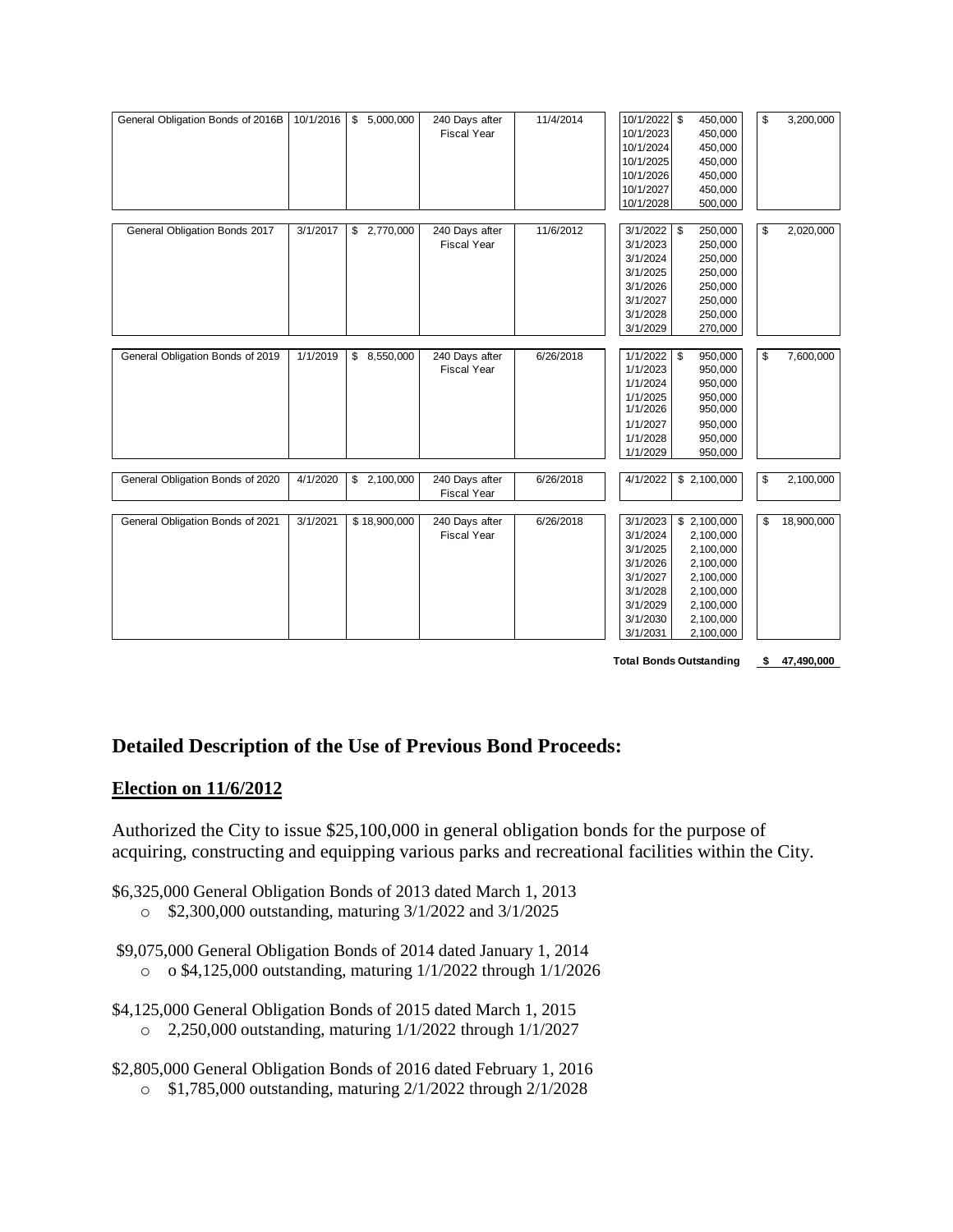\$2,770,000 General Obligation Bonds of 2017 dated March 1, 2017

o \$2,020,000 outstanding, maturing 7/1/2022 through 3/1/2029

### **Election on 11/4/2014**

Authorized the City to issue \$15,000,000 in general obligation bonds for the purpose of acquiring, constructing and equipping an overpass bridge at the intersection of I-35 and South 34th Street.

\$5,875,000 General Obligation Bonds of 2015B dated July 1, 2015

- o \$3,210,000 outstanding, maturing 7/1/2022 through 7/1/2027
- \$5,000,000 General Obligation Bonds of 2016 dated October 1, 2016
	- o \$3,200,000 outstanding, maturing 10/1/2022 through 10/1/2028

#### **Election on 6/26/2018**

Authorized the City to issue \$46,190,000 in general obligation bonds for the purpose of constructing, reconstructing, improving or repairing streets or bridges and drainage channels within the City.

#### PROPOSITION #1

| Constructing and equipping an underpass for the BNSF railroad tracks east of the<br>intersection of South 4th Street and Broadway Street, including the acquisition of<br>right-of-way, project engineering, inspections, related utility expenses, |              |
|-----------------------------------------------------------------------------------------------------------------------------------------------------------------------------------------------------------------------------------------------------|--------------|
| contingencies and other associated project costs.                                                                                                                                                                                                   | \$27,860,000 |
| Resurfacing of existing four lane roadway of NE 12th Street between Eastern<br>Avenue and Interstate 35, including necessary curb and guttering and storm                                                                                           |              |
| drainage improvements, sidewalks and streetscape.                                                                                                                                                                                                   | \$3,930,000  |
| Resurfacing and widening of 34th Street from two to four lane roadway between<br>Telephone Road and Santa Fe Avenue, including necessary curb and guttering                                                                                         |              |
| and storm drainage improvements, sidewalks and streetscape.                                                                                                                                                                                         | \$4,380,000  |
| Resurfacing of existing four lane roadway of Eastern Avenue between NE 12th<br>Street and SE 4th Street, including necessary curb and guttering and storm                                                                                           |              |
| drainage improvements, sidewalks and streetscape.                                                                                                                                                                                                   | \$3,425,000  |
| Resurfacing of existing four lane roadway of Eastern Avenue between SE 4th<br>Street and SE 19th Street including necessary curb and guttering and storm                                                                                            |              |
| drainage improvements, sidewalks and streetscape.                                                                                                                                                                                                   | \$3,455,000  |
| <b>TOTAL PROPOSITION #1</b>                                                                                                                                                                                                                         | \$43,050,000 |